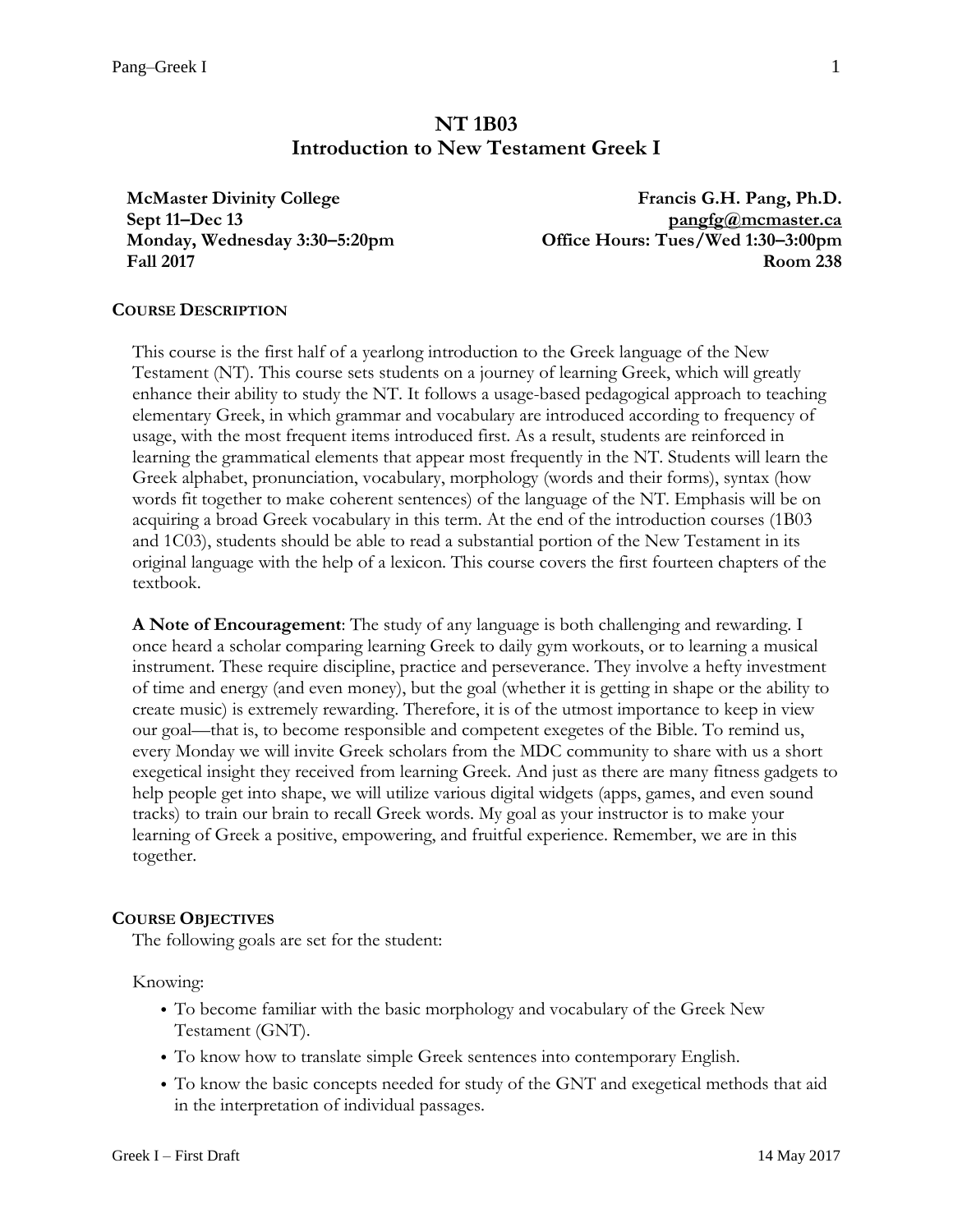Being:

- To appreciate the value of being able to exegete the text in its original language for use in ministry.
- To find pleasure in working with Greek in biblical studies.
- To allow the GNT to motivate, form, and transform faith and a Christian way of life.

Doing:

- To demonstrate proficiency in incrementally building one's knowledge of biblical Greek so that it becomes an effective and lasting tool for Christian ministry.
- To be able to:
	- 1. Recognize Greek letters, punctuation and accents.
	- 2. Pronounce words written in Greek letters.
	- 3. Parse and translate nouns, adjectives and pronouns.
	- 4. Parse and translate various forms of the finite verb and some infinitives, participles and subjunctives.
	- 5. Translate selected Greek passages into English.
	- 6. Use a standard NT Greek lexicon.
	- 7. Correctly identify the most common vocabulary items in the NT.

**Hint**: You can learn the Greek alphabet from your Greek textbook or language source to get a head start on the course. A useful resource can be found [here.](https://faculty.oc.edu/jim.dvorak/classes/elemgreek/alphabetapp/alphabet.aspx)<sup>1</sup>

# **TEXTBOOK AND MATERIALS**

Students are required to possess the following:

- 1. Porter, Stanley E., Jeffrey T. Reed, and Matthew Brook O'Donnell. *Fundamentals of New Testament Greek.* Grand Rapids: Eerdmans, 2010.
- 2. Porter, Stanley E., Jeffrey T. Reed, and Matthew Brook O'Donnell. *Fundamentals of New Testament Greek Workbook.* Grand Rapids: Eerdmans, 2010.
- 3. A standard edition of the Greek New Testament, such as the Nestle-Aland (26th–28th ed.), UBS (3rd–5th ed.) or Westcott-Hort.

Other material will be distributed as handouts in class or posted on Avenue to Learn (A2L).

All required textbooks for this class are available from the College's book service, READ On Bookstore, Room 145, McMaster Divinity College. Texts may be purchased on the first day of class. For advance purchase, you may contact:

READ On Bookstore, 5 International Blvd, Etobicoke, Ontario M9W 6H3;

Phone: 416.620.2934; fax: 416.622.2308; email: [books@readon.ca.](mailto:books@readon.ca)

Other book services may also carry the texts.

 $\overline{a}$ 

<sup>&</sup>lt;sup>1</sup> Permission granted by Dr. James D. Dvorak of Oklahoma Christian University.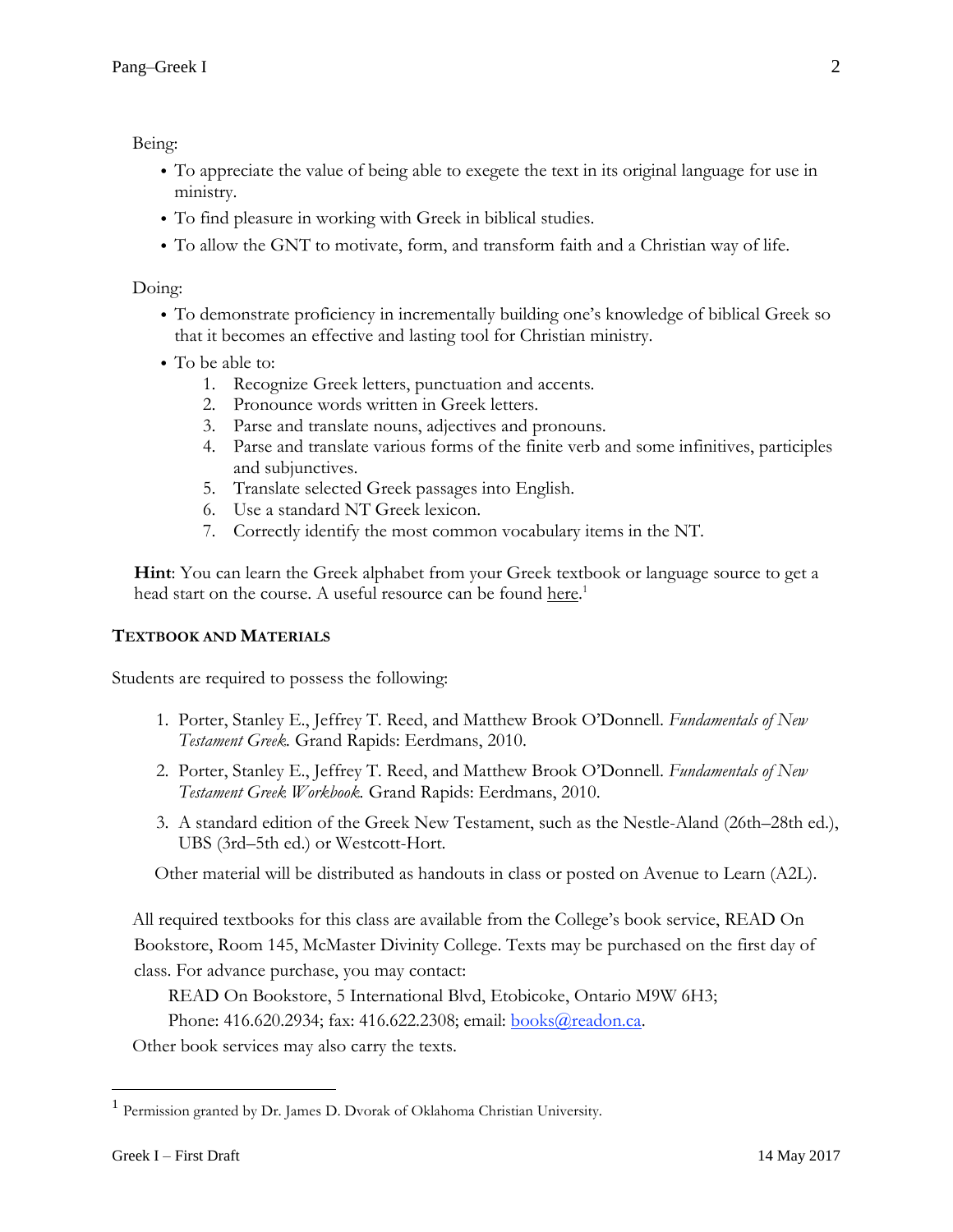# **COURSE REQUIREMENTS**

#### 1. Class Attendance and Participation (6%)

As language learning is cumulative, repetition and practice are essential. Students are expected to attend all classes and come to class on time. Class attendance will be taken. Learning Greek is also a collaborative effort and questions are encouraged in class. If a student is unable to attend class *due to extenuating circumstances*, the relevant classes (to a limit of two) will be factored out of the participation grade, provided the student discusses his/her absence with the professor in a punctual manner.

### 2. Weekly Quizzes (24%)

There will be a weekly quiz (usually every Monday) at the start of class time. The quiz will be on material learned previously (mostly on material to be memorized, such as alphabet, endings, vocabulary, grammatical terms, etc. and short translation questions). A Quizlet [\(www.quizlet.com\)](http://www.quizlet.com)/) study set with vocabularies from *Fundamentals* will be provided to the students.<sup>2</sup> There will be a demonstration of Quizlet during the first week of class. A test content schedule will be uploaded to A2L before the first day of class and test material will be confirmed in the previous class. The quiz with the lowest score will be dropped at the end of the semester.

### 3. Long Tests  $(30\%)$

There will be two long tests (15% each, 1.5 hours each). The first will cover chs. 1–5 and the second will cover the chs. 1–10 with the emphasis on the material in chs. 6–10. These tests may include sentence translations, grammar explanations, paradigms, parsing, vocabulary, etc. Details will be given in class the week before the test (the review session).

# 4. Homework Exercises (10%)

There will be homework exercises to hand in. Students are expected to keep up with the assigned exercises in the *Workbook*. These exercises are given to help you master the material covered in the lesson and to prepare you for the quizzes and tests. Late assignment will not be accepted and will reduce your final grade. For the other exercises in *Fundamentals* that are not assigned, complete as much as you can and check your answers with the answer key provided. Once again, practice is vital to your progress.

5. Final Examination (30%)

A final exam is scheduled on the last Wednesday class (Dec 13). It will be three hours long and will cover the chs 1–14 of *Fundamentals*.

 $\overline{a}$ 

<sup>&</sup>lt;sup>2</sup> Prepared by Dr. James D. Dvorak.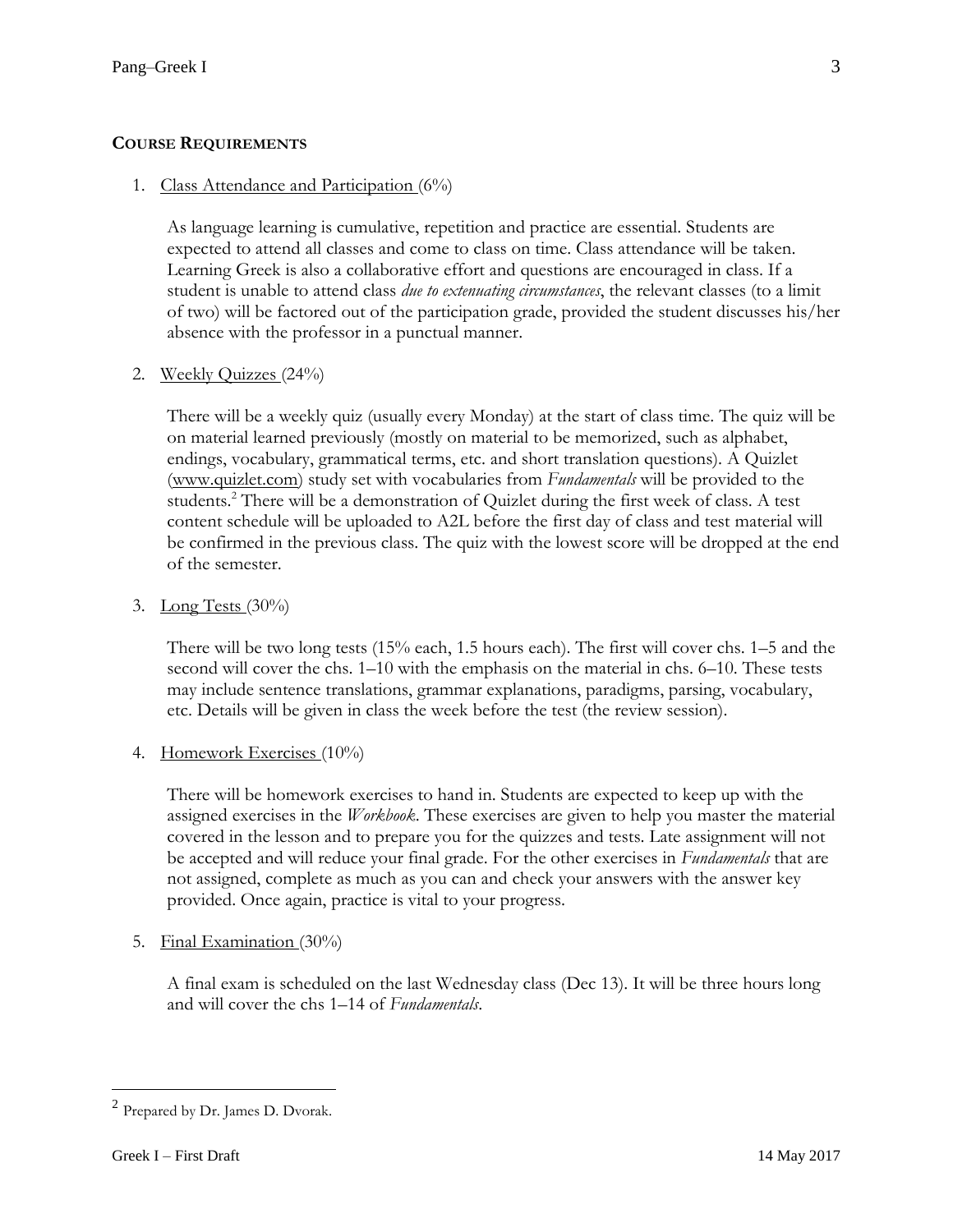| Grading Summary:                   |         |
|------------------------------------|---------|
| Class Attendance and Participation | $6\%$   |
| <b>Weekly Quizzes</b>              | 24%     |
| Long Tests                         | 30%     |
| Homework Exercises                 | 10%     |
| Final Examination                  | 30%     |
| Total                              | $100\%$ |

# **SCHEDULE**

| <b>Dates</b>                           | <b>Class Topics</b>                                                                                           | <b>Grammatical Categories</b>                                                                            |
|----------------------------------------|---------------------------------------------------------------------------------------------------------------|----------------------------------------------------------------------------------------------------------|
| Sept 11<br>Sept 13                     | Introduction to Greek<br>How to write Greek<br>How to talk about "things"                                     | Ch. 1: Alphabet and Punctuations<br>Ch. 2: 2 <sup>nd</sup> Declension Nouns                              |
| Sept 18<br>Sept 20                     | How to describe "things"<br>How to refer to "things"                                                          | Ch. 2: 1 <sup>st</sup> and 2 <sup>nd</sup> Declension Adjectives<br>Ch. 3: The Article; Verbless Clauses |
| Sept 25<br>Sept 27                     | How to talk about a process or action (I)<br>How to talk about an act or a situation                          | Ch. 4: Intro to Verb; Aorist Indicative<br>Ch. 4: Infinitive and Negation                                |
| Oct 2<br>Oct 4                         | How to refer to "things" again and Test Review<br>First Long Test (Chapters 1-5)                              | Ch5: 1st Declension Nouns, Relative Pronouns                                                             |
| Oct 9-13                               | READING WEEK-NO CLASS                                                                                         |                                                                                                          |
| Oct 16<br>Oct 18                       | How to talk about a process or action (II)<br>How to talk about a process or action (III)                     | Ch. 6: Aorist Indicative and Infinitive<br>Ch. 6: Imperfect Indicative                                   |
| Oct 23                                 | More on how to describe "things"                                                                              | Ch. 7: 3rd Declension Nouns and Adjectives,<br>έιμί Verbs                                                |
| Oct 25                                 | How to talk about the future                                                                                  | Ch. 8: Present and Future Indicative and<br>Infinitive, Contract verbs in $\epsilon\omega$               |
| Oct 30<br>Nov <sub>1</sub>             | Little words that do many things<br>The "all-in-one" kind of word (I)                                         | Ch. 9: Pronouns; Questions<br>Ch. 10: Participle (I)                                                     |
| Nov $6$<br>Nov 8                       | How to give additional information about an<br>action (I) and Test Review<br>Second Long Test (Chapters 6-10) | Ch. 10: Genitive Absolute                                                                                |
| Nov <sub>13</sub><br>Nov 15            | Who is doing what to whom? (I)                                                                                | Ch. 11: The Middle Voice (Aorist, Future)                                                                |
| Nov $20$                               | How to give additional information about an<br>action (II)                                                    | Ch. 12: Prepositions; Demonstratives                                                                     |
| Nov <sub>22</sub>                      | Who is doing what to whom? (II)                                                                               | Ch. 13: The Passive Voice (Present)                                                                      |
| Nov <sub>27</sub><br>Nov <sub>29</sub> | Who is doing what to whom? (III)<br>You've got an attitude (I)                                                | Ch. 13: The Passive Voice (Imperfect)<br>Ch. 14: The Subjective Mood (Aorist)                            |
| Dec 4<br>Dec 6                         | You've got an attitude (II)<br>How to put things together                                                     | Ch. 14: The Subjective Mood (Present)<br>Ch. 14: Clauses                                                 |
| Dec 11<br>Dec 13                       | <b>Exam Review</b><br>Final Exam                                                                              |                                                                                                          |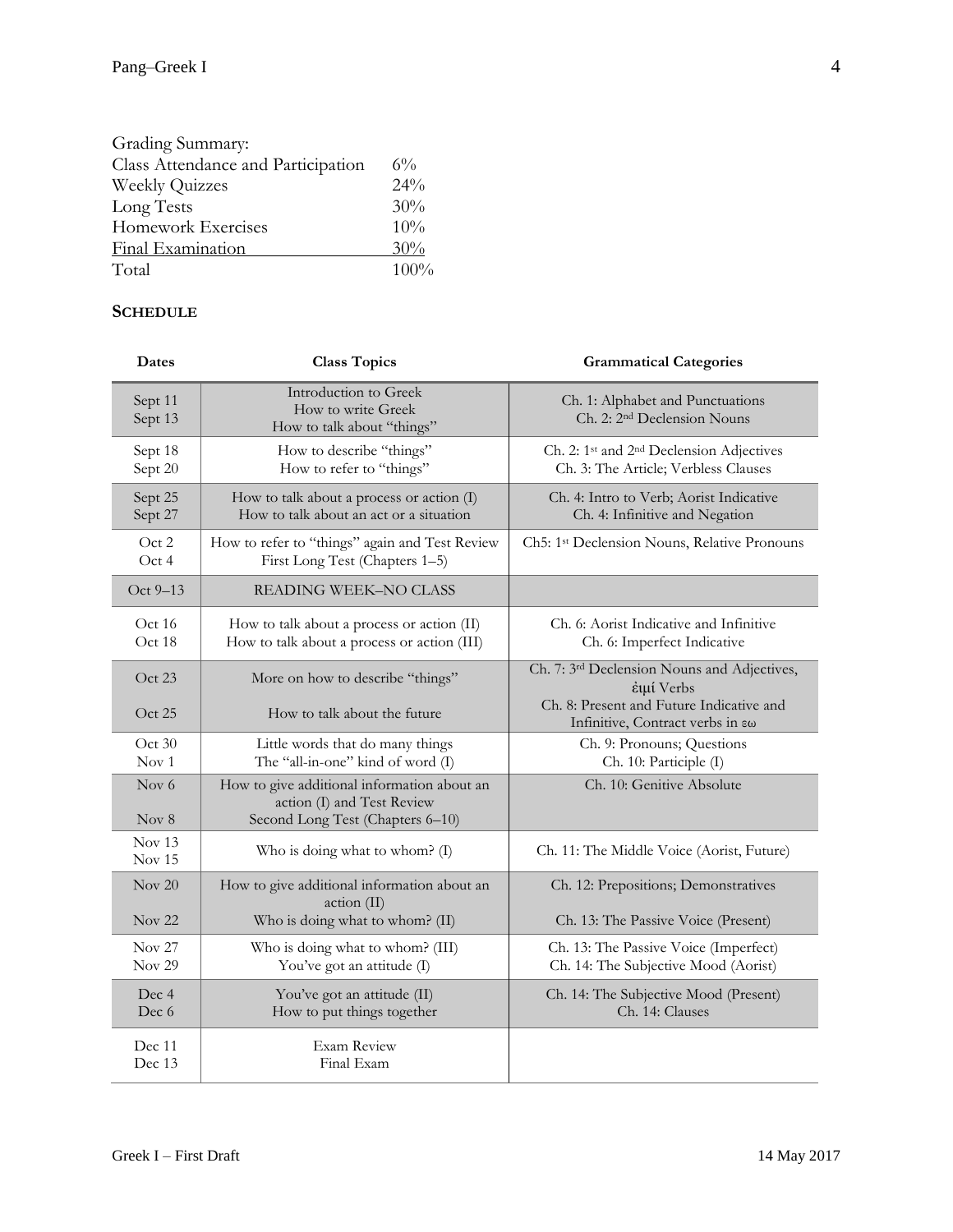### **CLASSROOM BEHAVIOUR**

The following guidelines are presented to encourage all students to participate together in this course, and should be kept in mind at all times.

- 1. Please respect the opinions of others, even if you do not agree with them. Extend courtesy by not ridiculing others' ideas, but feel free to respond to them logically and critically and in an orderly manner.
- 2. Students should be on time to class, or be prepared to offer an explanation after class to the professor.
- 3. Students are expected to stay for the entire class session, unless arranged in advance.
- 4. Students may eat and drink in class so long as they do not distract others or leave a mess behind.
- 5. Students should not engage in anything during class time that prevents them from focusing and participating in class discussions.
- 6. Students are not to carry on private conversations in class. If something is unclear, the whole class will benefit by a question being asked out loud.
- 7. Cell phones and related devices are to be silenced during class. If a student must for some reason accept a phone call, he or she ought to discretely leave the class in order to do so.

Students who fail to respect these guidelines will be dismissed from the class, with all of the consequences implied.

### **STATEMENT ON ACADEMIC HONESTY**

Academic dishonesty is a serious offence that may take any number of forms, including plagiarism, the submission of work that is not one's own or for which previous credit has been obtained, and/or unauthorized collaboration with other students. Academic dishonesty can result in severe consequences, e.g., failure of the assignment, failure of the course, a notation on one's academic transcript, and/or suspension or expulsion from the College. Students are responsible for understanding what constitutes academic dishonesty. Please refer to the Divinity College Statement on Academic Honesty  $\sim \frac{\text{https://www.mcmasterdivinity.ca/programs/rules-}}{\text{https://www.mcmasterdivinity.ca/programs/rules-}}$ [regulations.](https://www.mcmasterdivinity.ca/programs/rules-regulations)

In this course we will be using a web-based service [\(turnitin.com\)](http://turnitin.com/) for plagiarism detection. Students who do not wish to submit their work to [turnitin.com](http://turnitin.com/) can submit an electronic copy of their work via email in PDF format and no penalty will be assigned, but all submitted work is subject to normal verification standards in order to ensure that academic integrity has been upheld (e.g. online search).

# **GENDER INCLUSIVE LANGUAGE**

McMaster Divinity College uses inclusive language for human beings in worship services, student written materials, and all of its publications. In reference to biblical texts, the integrity of the original expressions and the names of God should be respected. The NRSV and TNIV are examples of the use of inclusive language for human beings. It is expected that inclusive language will be used in chapel services and all MDC assignments.